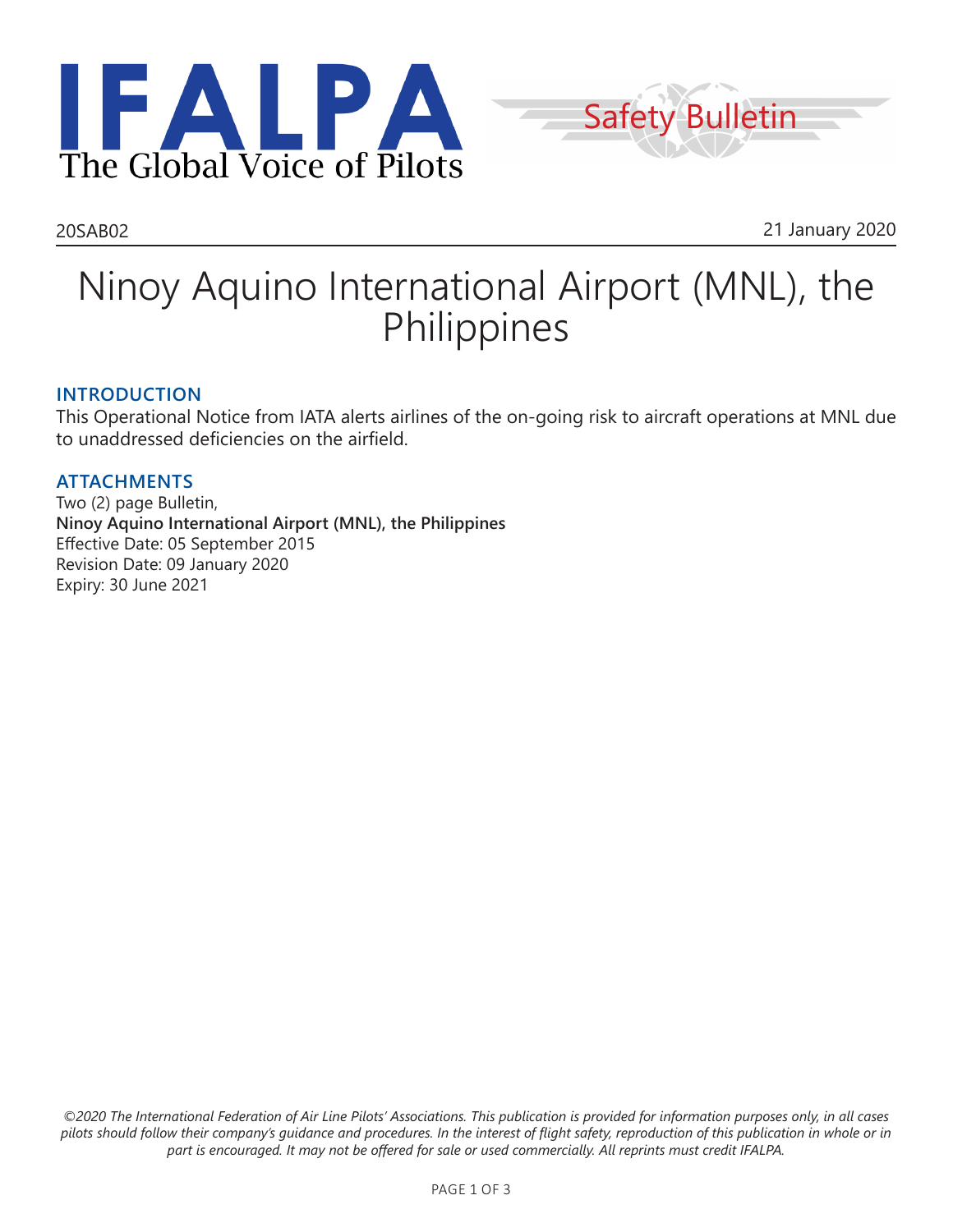

## Operations Notice Number: ON 001/2020

| <b>Title:</b>          | Ninoy Aquino International Airport (MNL), the Philippines |
|------------------------|-----------------------------------------------------------|
| <b>Applicable to:</b>  | <b>All operators</b>                                      |
| <b>Effective Date:</b> | 05 September 2015                                         |
| <b>Revision Date:</b>  | <b>09 January 2020</b>                                    |
| <b>Expiry Date:</b>    | <b>30 June 2021</b>                                       |
| <b>Authorized by:</b>  | <b>IATA Regional Director</b>                             |
|                        | <b>Safety and Flight Operations</b>                       |
|                        | <b>Asia-Pacific</b>                                       |
| <b>Contact e-mail:</b> | safety@iata.org                                           |

## Ninoy Aquino International Airport (MNL), the Philippines

This Operational Notice alerts airlines of the on-going risk to aircraft operations at MNL due to unaddressed deficiencies on the airfield. NAIA have implemented initiatives to address the deficiencies however, current airline safety reports indicate ongoing issues such as surface conditions, charting, signage, marking and lighting.

Flight crew should take particular note of:

- 1. Lack of current aeronautical charts that accurately depict the airfield layout, dimensions and markings
- 2. The intersection of RWY 31 /13 and RWY 06/ 24. This intersection is a known 'hot-spot' area as shown in Figure 1 below. Flight crews have described this hotspot area as:
	- Poorly lit
	- Markings and signage that are non-standard and poorly maintained
	- Confusing due to the complex configuration of taxiways
		- Figure 1: AVIATION AREA All a GEND to A-300 and below  $e/Strat$ .<br>SI, S2 and S7 stert-up an<br>toall\_types of aircraft. Rwy 13/31 landing and t<br>and Papa Twy from the r  $-747/$ A340 end equivelent 13/31 For  $\begin{array}{c} 123.41 \\ 1 \end{array}$

This Notice should be used for information only and is based on data available at the time of issuance. Airport users shall remain responsible at all times for their operations and any decisions related to this notice.